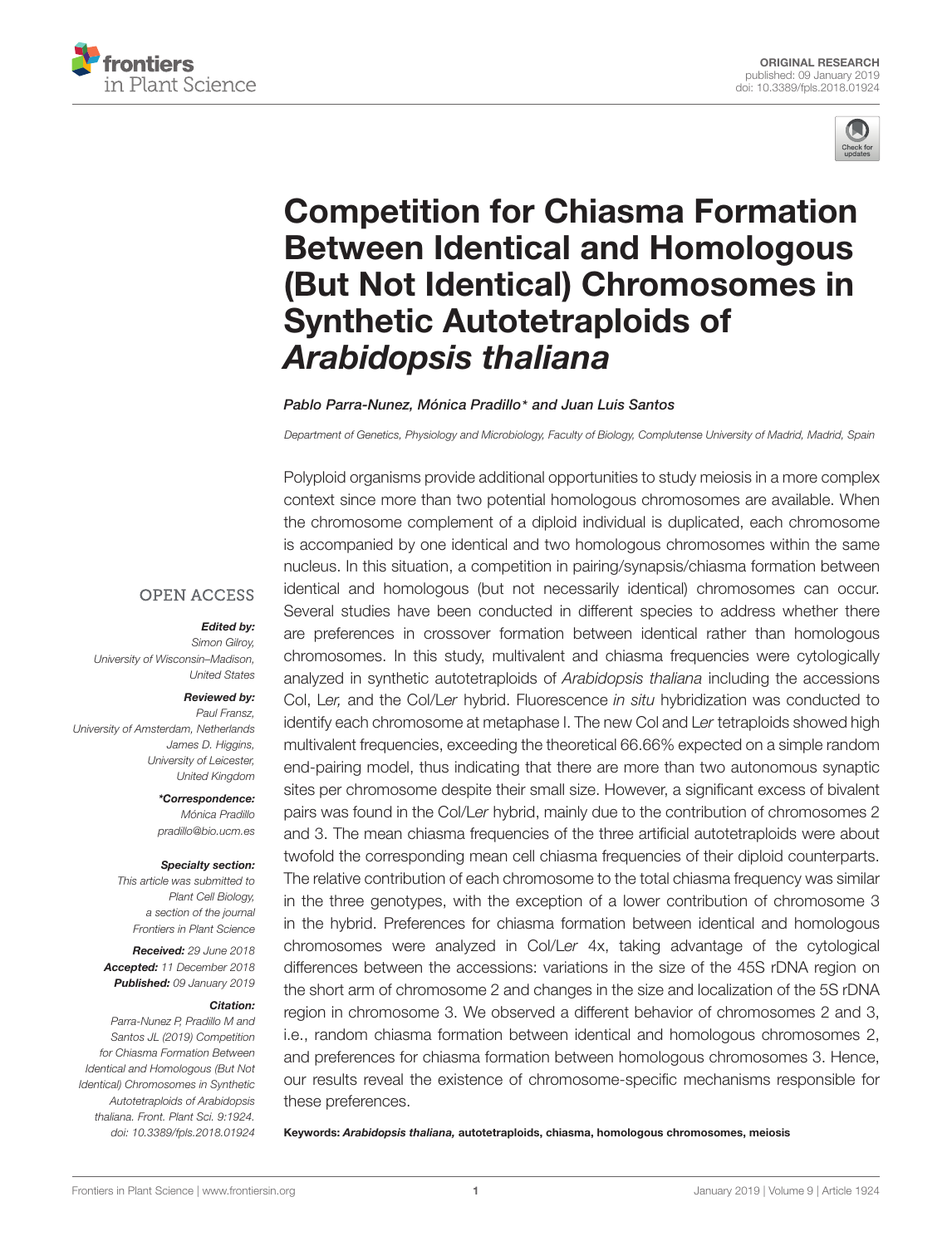# INTRODUCTION

Meiosis is a specialized eukaryotic cell division which reduces the number of chromosomes in a parent diploid cell by half to produce haploid gametes. During meiosis, the correct segregation of homologous chromosomes at anaphase I is ensured by the combined action of sister chromatid cohesion and chiasma formation. In many species, chiasmata (the physical attachments between homologous chromosomes) are formed after the recognition of homologous chromosomes (pairing), the close association of paired chromosomes by the synaptonemal complex (SC), and the reciprocal exchange of sequences by the homologous recombination (HR) process.

Polyploids provide additional opportunities to study meiosis in a more complex context since more than two potential partners for these exchanges are available. Depending on their origin, they can show different meiotic behaviors [\(Sybenga,](#page-7-0) [1996\)](#page-7-0). Polyploids resulting from the merging of two chromosomal sets from different species (allopolyploids) are expected to show disomic inheritance, with pairs of related chromosomes from the same parental forming preferentially bivalents [\(Le](#page-7-1) [Comber et al.,](#page-7-1) [2010;](#page-7-1) [Lloyd and Bomblies,](#page-7-2) [2016\)](#page-7-2). On the other hand, polyploids resulting from within-species duplication events (autopolyploids) generally show tetrasomic inheritance (random synapsis, recombination and segregation of all homologous chromosomes) as a consequence of an extensive multivalent formation [\(Soltis and Rieseberg,](#page-7-3) [1986;](#page-7-3) [Wolf et al.,](#page-7-4) [1989;](#page-7-4) [Muthoni](#page-7-5) [et al.,](#page-7-5) [2015;](#page-7-5) [Lloyd and Bomblies,](#page-7-2) [2016\)](#page-7-2). In this landscape, synapsis and recombination preferences among the members of a tetrasome (set of four homologous chromosomes) can be responsible for cases that present an intermediate behavior between a disomic and a tetrasomic inheritance, and even for the diploidization process [\(Jannoo et al.,](#page-7-6) [2004;](#page-7-6) [Stift et al.,](#page-7-7) [2008;](#page-7-7) [Meirmans and Van Tienderen,](#page-7-8) [2013\)](#page-7-8).

The degree of relationship of two chromosomes may be greater than mere homology. For example, when the chromosome complement of a diploid individual is duplicated, each tetrasome is formed by two pairs of completely identical chromosomes; i.e., each chromosome is accompanied by one identical and two homologous chromosomes within the same nucleus. In this landscape, a competition in pairing, synapsis, and recombination between identical and homologous (but not necessarily identical) chromosomes can occur. Attempts to address this issue have been performed mainly in plants since it is very easy to obtain autotetraploids by a colchicine treatment, with only a few examples in animals. Possible preferences between chromosomes of a tetrasome were inferred from analyses to determine the segregation of genetic and/or chromosomal markers [\(Giraldez and Santos,](#page-7-9) [1981;](#page-7-9) [Santos et al.,](#page-7-10) [1983;](#page-7-10) [Benavente](#page-6-0) [and Orellana,](#page-6-0) [1991;](#page-6-0) [Curole and Hedgecock,](#page-6-1) [2005\)](#page-6-1). The most exhaustive cytological studies were conducted on rye, taking advantage of the existence of C-bands polymorphisms, especially in the nucleolar organizing region (NOR)-bearing chromosome 1R [\(Orellana and Santos,](#page-7-11) [1985;](#page-7-11) [Benavente and Orellana,](#page-6-2) [1989,](#page-6-2) [1991;](#page-6-0) [Benavente and Sybenga,](#page-6-3) [2004\)](#page-6-3). In general, in this species there is a trend to identical over homologous preferential associations at metaphase I. This tendency is greater in hybrids with higher chromosomal divergence between the parental diploid plants. This fact indicates chromosome differentiation may play a relevant role in the establishment of such preferences [\(Benavente and Orellana,](#page-6-0) [1991;](#page-6-0) [Jenkins and Chatterjee,](#page-7-12) [1994\)](#page-7-12). These preferences could contribute to the diploidization process of autopolyploids.

In this study, we have analyzed chromosome configurations at metaphase I in autotetraploid meiocytes from the plant model species Arabidopsis thaliana. Tetraploid plants were obtained by applying a colchicine treatment to hybrid diploid plants from the cross between Col-0 and Ler-1 accessions (Col and Ler onward). We have used the 45S and 5S rDNA sequences as cytological markers. These sequences show quantitative and qualitative variations in chromosomes 2 and 3 of these accessions [\(Sanchez-Moran et al.,](#page-7-13) [2002\)](#page-7-13). In Arabidopsis, the initiation and progression of meiotic recombination is required to establish the SC-mediated pairwise association between homologous chromosomes [\(Grelon et al.,](#page-7-14) [2001\)](#page-7-14). Therefore, we consider more appropriate the use of the term "chiasma formation preferences" instead of "pairing preferences" throughout this paper. This clarification is necessary because in the mid-20th century and first decade of the current century, in most of the traditional literature on plant cytogenetics, the term chromosome pairing was used as the equivalent of chromosome associations mediated by chiasmata at metaphase I.

# MATERIALS AND METHODS

### Plant Materials and Growth Condition

Diploid plants of Columbia (Col-0) and Landsberg erecta (Ler-1) accessions ( $2n = 2x = 10$ ), and also Col-0/Ler-1 hybrid plants were treated with colchicine in order to obtain the corresponding autotetraploids  $(2n = 4x = 20)$  [\(Santos et al.,](#page-7-15) [2003\)](#page-7-15). This treatment consists in applying a 10 µL drop of colchicine at a 0.25% w/v concentration on the center of the plant rosette prior to the first flowering. Seeds from these plants were sown on a mixture of 3 parts of soil and 1 part of vermiculite and grown under constant conditions of 16h day-length, 70% relative humidity and 19◦C.

# Cytological Analyses

Fixation of flower buds, slide preparations of pollen mother cells (PMCs), and fluorescence in situ hybridization (FISH) were conducted according to [Sanchez-Moran et al.](#page-7-16) [\(2001\)](#page-7-16), with minor modifications due to the polyploid samples. The DNA probes used comprise ribosomal DNA 45S and 5S loci [\(Gerlach and Bedbrook,](#page-6-4) [1979;](#page-6-4) [Campell et al.,](#page-6-5) [1992\)](#page-6-5). The existence of changes in the localization of the 5S rDNA locus belonging to chromosome 3 [\(Fransz et al.,](#page-6-6) [1998;](#page-6-6) [Sanchez-](#page-7-13)[Moran et al.,](#page-7-13) [2002\)](#page-7-13), and variations in the size of the 45S rDNA locus located at chromosome 2 (this work) made possible the differentiation of the parental origin of these chromosomes in the diploid and tetraploid hybrid plants analyzed (**[Figure 1](#page-2-0)**). Images were captured using an Olympus BX-60 microscope with an Olympus DP71 camera and processed with Adobe Photoshop CS5 software.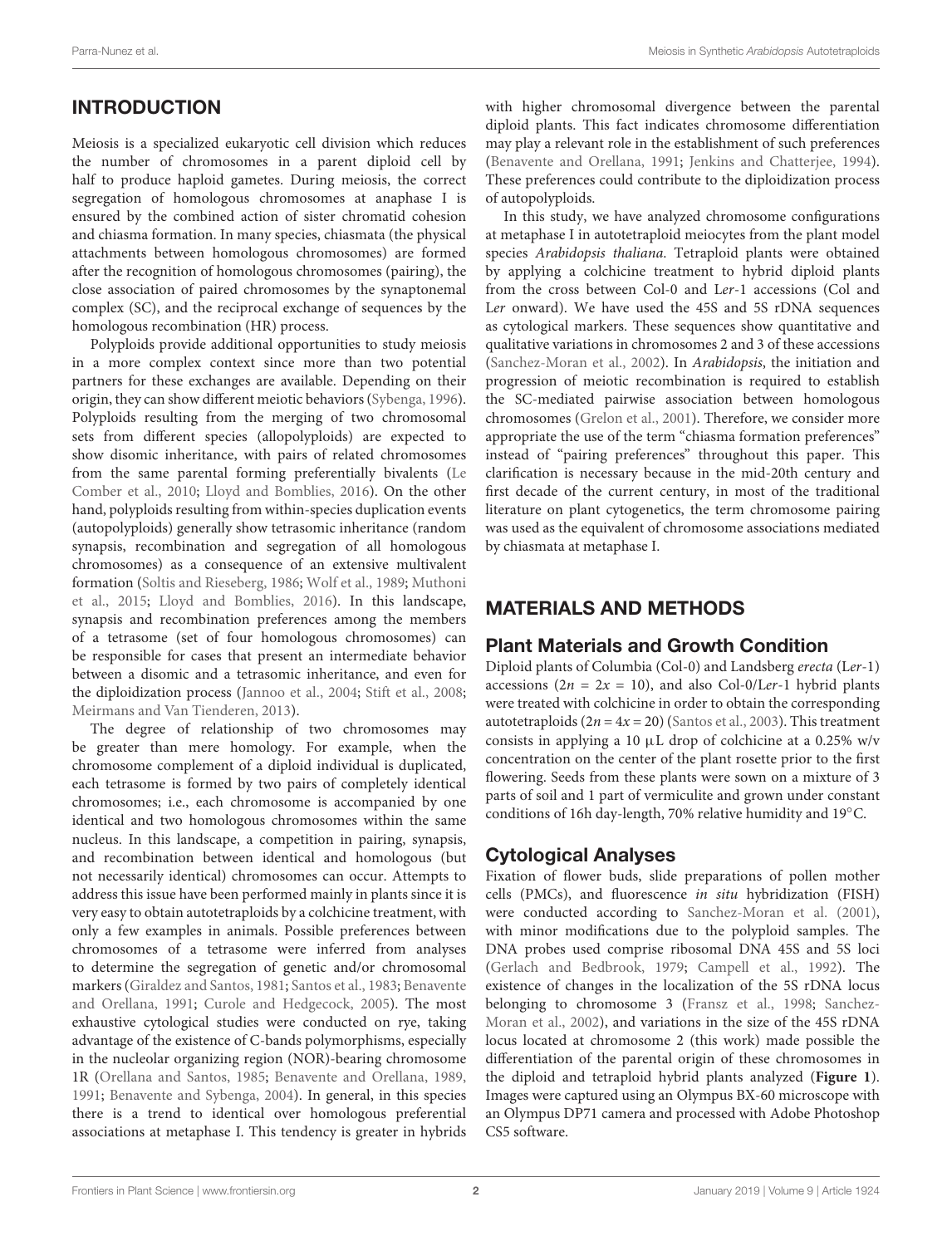

<span id="page-2-0"></span>FIGURE 1 | Ideogram of chromosomes 2 and 3 in Col, Ler and in the hybrid progeny obtained from the cross between both accessions before and after the chromosome duplication. Col and Ler chromosomes 2 and 3 can be distinguished after applying FISH with 5S (red) and 45S (green) rDNA probes. These differences allow the identification of the parental origin of each chromosome in the hybrid, before and after the colchicine treatment. In the tetraploid hybrid, each chromosome is accompanied by one identical chromosome and two homologous chromosomes.

### RESULTS

### Chiasma Analyses in Diploid Plants of Col, Ler and Col/Ler Hybrids

Chromosome morphology together with 45S (NOR) and 5S rDNA FISH probes allow the identification of the whole complement set of Arabidopsis in some accessions [\(Fransz et al.,](#page-6-6) [1998;](#page-6-6) [Sanchez-Moran et al.,](#page-7-13) [2002\)](#page-7-13). Chromosomes 1, 3 and 5 are submetacentric/metacentric, while chromosomes 2 and 4 are acrocentric. Chromosomes 1 do not possess any rRNA genes. Chromosomes 2 are characterized by the presence of 45S rDNA sequences distally on their short arms. Chromosomes 3 and 5 bear 5S rRNA genes and chromosomes 4 have both 45S and 5S



<span id="page-2-1"></span>rDNA sequences also located on the short arm. Col and Ler are distinguished because 5S rRNA genes are located on a different arm at chromosome 3 (short arm in Col and long arm in Ler). In this study, we have also detected another difference between both accessions. The NOR region belonging to chromosome 2 is bigger in Col than in Ler (**[Figures 1](#page-2-0)**, **[2A–C](#page-2-1)**).

Chiasma scoring was conducted in PMCs at metaphase I. Three plants were analyzed in each accession and also in the hybrid progeny obtained from the cross between both accessions. Since there were no significant differences in the mean chiasma frequencies per cell among them, individual plant data were grouped. In all of the cells assessed in this study, the five chromosome pairs invariably formed five bivalents that could be classified into two categories: rod and ring. A rod (open) bivalent has a single chiasma, whereas in a ring (close) bivalent both chromosome arms are bound by chiasmata.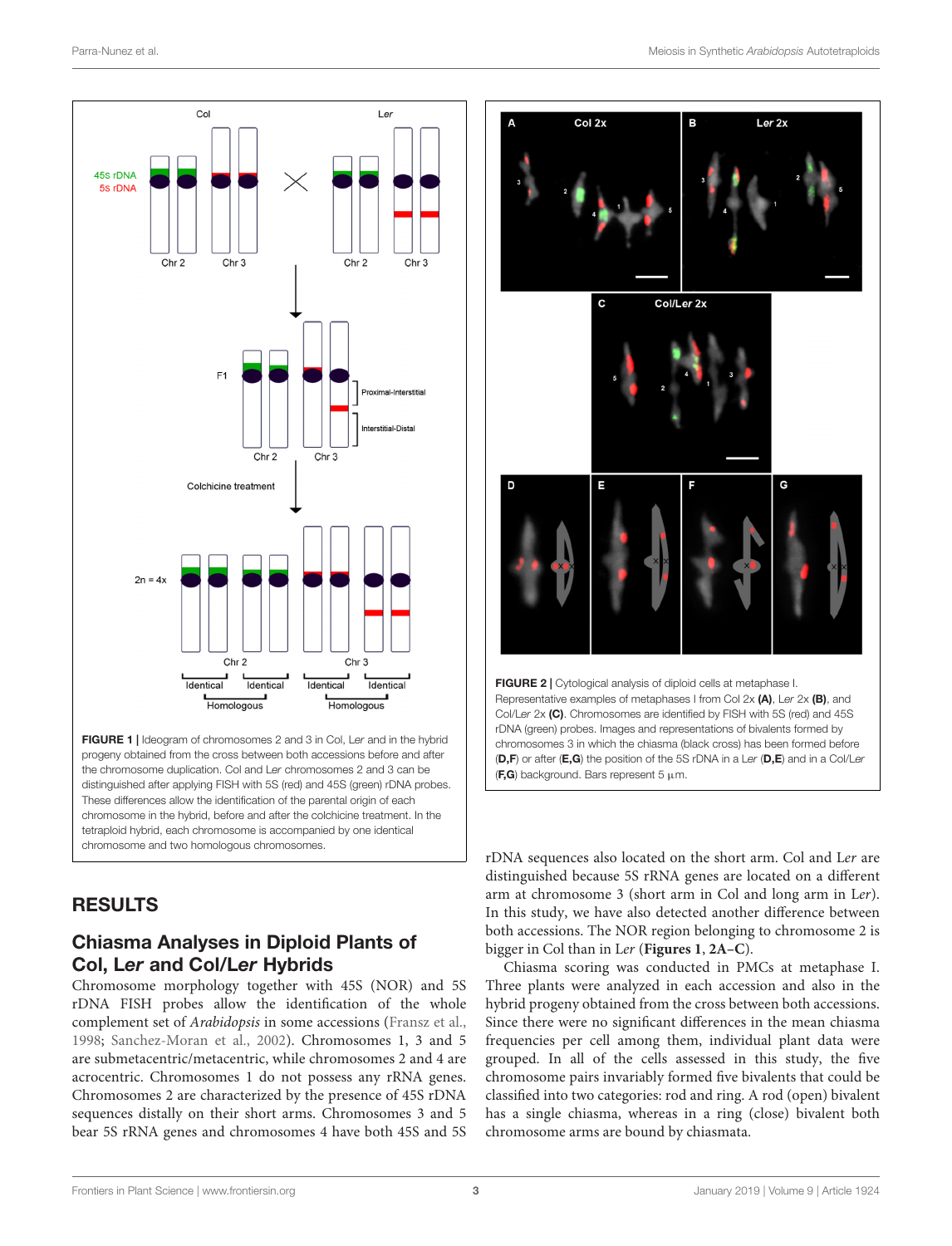<span id="page-3-0"></span>TABLE 1 | Chiasma frequencies observed for the different chromosomes (1–5) in PMCs from Col, Ler, and Col/Ler diploid plants.

|               | 1              | 2              | 3              | 4              | 5              | X     | N   |
|---------------|----------------|----------------|----------------|----------------|----------------|-------|-----|
| Col 2x        | 2.55<br>(25.0) | 1.73<br>(17.0) | 2.16<br>(21.2) | 1.50<br>(14.7) | 2.28<br>(22.4) | 10.20 | 70  |
| Ler 2x        | 2.09<br>(22.9) | 1.74<br>(19.1) | 1.79<br>(19.6) | 1.61<br>(17.6) | 1.90<br>(20.8) | 9.13  | 158 |
| Col/Ler<br>2x | 2.14<br>(22.6) | 1.76<br>(18.6) | 1.85<br>(19.5) | 1.70<br>(17.9) | 2.04<br>(21.5) | 9.48  | 120 |

Values showed in parentheses represent the contribution in percentage of each chromosome to the total mean chiasma frequency  $(\overline{X})$ . Number of cells analyzed (N).

The mean chiasma frequencies per bivalent and per cell are summarized in **[Table 1](#page-3-0)**. Col showed a significantly higher mean chiasma frequency per cell (10.20  $\pm$  0.14) than Ler  $(9.13 \pm 0.10; t = 6.2, p < 0.001)$ . The value for the Col/Ler hybrid was intermediate to the previous ones  $(9.48 \pm 0.11)$ ;  $n = 120$ , and it was statistically significant respect to both Col ( $t = 4.14$ ,  $p < 0.001$ ) and Ler ( $t = 2.39$ ,  $p < 0.05$ ). In all the backgrounds analyzed, individual bivalent chiasma frequencies changed according to the chromosome size (the chromosome 1 had the highest mean chiasma frequency while the short acrocentric chromosomes, 2 and 4, presented the lowest frequencies).

In Ler, the interstitial 5S rDNA region on chromosome 3 divides the long arm of this chromosome in two regions: a proximal region between the centromere and the 5S rRNA genes, and a distal region from these genes to the telomere. This feature has allowed a more accurate analysis of chiasma distribution on this arm not only in this accession but also in the Col/Ler hybrid (**[Figures 2D–G](#page-2-1)**). In both backgrounds, about 50% of chiasmata were located in each region (Ler:  $\chi_1^2 = 1.58$ ,  $p > 0.05$ ; Col/Ler:  $\chi_1^2$  = 1.09,  $p > 0.05$ ). Therefore, chiasma localization on this chromosome arm do not change in the hybrid.

#### Multivalent and Chiasma Analyses in Autotetraploid Plants of Col, Ler and Col/Ler Hybrids

Frequencies for the different configurations observed at metaphase I were recorded for each chromosome in three plants of each genotype (**[Table 2](#page-3-1)**). Data from plants sharing the same background were grouped since there were no significant differences in multivalent and chiasma frequencies among them. Chromosomes were predominantly associated as bivalents, quadrivalents, and trivalent + univalent (**[Figures 3A–C](#page-4-0)**). Since the frequency of the latter was very low  $(16/186 = 9\% \text{ in Col } 4x;$  $8/50 = 16\%$  in Ler;  $11/139 = 8\%$  in Col/Ler 4x), no distinction was made between quadrivalents and trivalents and they were simply grouped as multivalents (**[Table 2](#page-3-1)**).

Synaptic configurations in autotetraploids with metacentric chromosomes have usually been estimated under the following premises (for review see [Sybenga,](#page-7-17) [1975\)](#page-7-17): (i) the presence of two independent synapsis initiation points per chromosome,

<span id="page-3-1"></span>TABLE 2 | Multivalents (M), bivalent pairs (II) and chiasma frequency (Xta) observed for the different chromosomes (1–5) in PMCs from Col, Ler, and Col/Ler autotetraploid plants.

|               |              |                | <b>Chromosomes</b> |                |                |                |               |           |     |
|---------------|--------------|----------------|--------------------|----------------|----------------|----------------|---------------|-----------|-----|
|               |              | 1              | $\mathbf{2}$       | 3              | 4              | 5              | Total         | $\bar{x}$ | N   |
| Col 4x        | M            | 153<br>(82.3)  | 129<br>(69.4)      | 150<br>(80.6)  | 122<br>(65.9)  | 151<br>(81.2)  | 705<br>(75.9) | 3.79      | 186 |
|               | $\mathbf{I}$ | 33<br>(17.7)   | 57<br>(30.6)       | 36<br>(19.4)   | 63<br>(34.1)   | 35<br>(18.8)   | 224<br>(24.1) | 1.20      |     |
|               | Xta          | 4.19<br>(21.0) | 4.02<br>(20.1)     | 3.91<br>(19.6) | 3.82<br>(19.1) | 4.05<br>(20.2) |               | 19.99     |     |
| Ler 4x        | M            | 40<br>(80)     | 31<br>(64.6)       | 36<br>(73.5)   | 33<br>(70.2)   | 39<br>(73.6)   | 179<br>(72.5) | 3.58      | 53  |
|               | $\mathbf{I}$ | 10<br>(20)     | 17<br>(35.4)       | 13<br>(26.5)   | 14<br>(29.8)   | 14<br>(26.4)   | 68<br>(27.5)  | 1.36      |     |
|               | Xta          | 4.00<br>(21.6) | 3.60<br>(19.5)     | 3.64<br>(19.7) | 3.54<br>(19.1) | 3.72<br>(20.1) |               | 18.50     |     |
| Col/Ler<br>4x | Μ            | 97<br>(69.8)   | 70<br>(51.5)       | 70<br>(50.7)   | 89<br>(64)     | 99<br>(71.2)   | 425<br>(61.5) | 3.06      | 139 |
|               | Ш            | 42<br>(30.2)   | 66<br>(48.5)       | 68<br>(49.3)   | 50<br>(36)     | 40<br>(28.8)   | 266<br>(38.5) | 1.91      |     |
|               | Xta          | 4.07<br>(21.4) | 3.78<br>(19.9)     | 3.60<br>(18.9) | 3.59<br>(18.9) | 3.99<br>(20.9) |               | 19.03     |     |

Values showed in parentheses represent the percentage of multivalents and pairs of bivalents to the total cells (N), and the contribution of each chromosome to the total mean chiasma frequency  $\bar{X}$ ). Number of cells analyzed (N).

one at each end; (ii) the absence of synapsis preferences; (iii) the existence of same probabilities for chiasma formation in all meiotic configurations; and (iv) the possibility of free partner switches between the two synapsis initiation points at each chromosome. In this context, there are nine possible configurations to be formed among each group of homologous chromosomes (tetrasome), of which six are quadrivalents (2/3) and the remaining three are pairs of bivalents (1/3), i.e., the ratio of multivalents to bivalent pairs at prophase I would be 2:1.

The observed ratios of multivalents to bivalent pairs were tested for the agreement with the theoretical 2:1 ratio for each chromosome in the three autotetraploid genotypes analyzed (**[Tables 2](#page-3-1)**, **[3](#page-5-0)**). The level of multivalent formation over the five chromosomes (705 multivalents: 224 bivalent pairs) displayed by Col 4x significantly excess the 2:1 ratio (66.66% multivalents)  $[\chi^2_{(1)} = 35.55; p < 0.001]$ . In this accession, at the chromosomal level, only the three largest chromosomes of the complement (1, 3 and 5) showed multivalent frequencies consistently in excess of the 66.66%. Ler 4x also presented an excess of multivalents (72.5%), but with a value that is at the limit of the significance level  $[\chi^2_{(1)} = 3.74; p = 0.053]$ . In this case, only chromosome 1 showed a significant excess of multivalents, while the other four chromosomes fitted to the random theoretical expectations. Conversely, there was a significant excess of bivalent pairs in the Col/Ler 4x hybrid (38.5%)  $[\chi^2_{(1)} = 8.28; p < 0.01]$ , mainly due to the behavior of chromosomes 2 and 3 (**[Table 3](#page-5-0)**).

Col 4x showed the highest mean cell chiasma frequency  $(19.99 \pm 0.11)$  followed by the hybrid Col/Ler 4x (19.03  $\pm$  0.15). Ler 4x presented the lowest frequency  $(18.5 \pm 0.27)$  ([Table 2](#page-3-1)). These means are about twofold the corresponding mean cell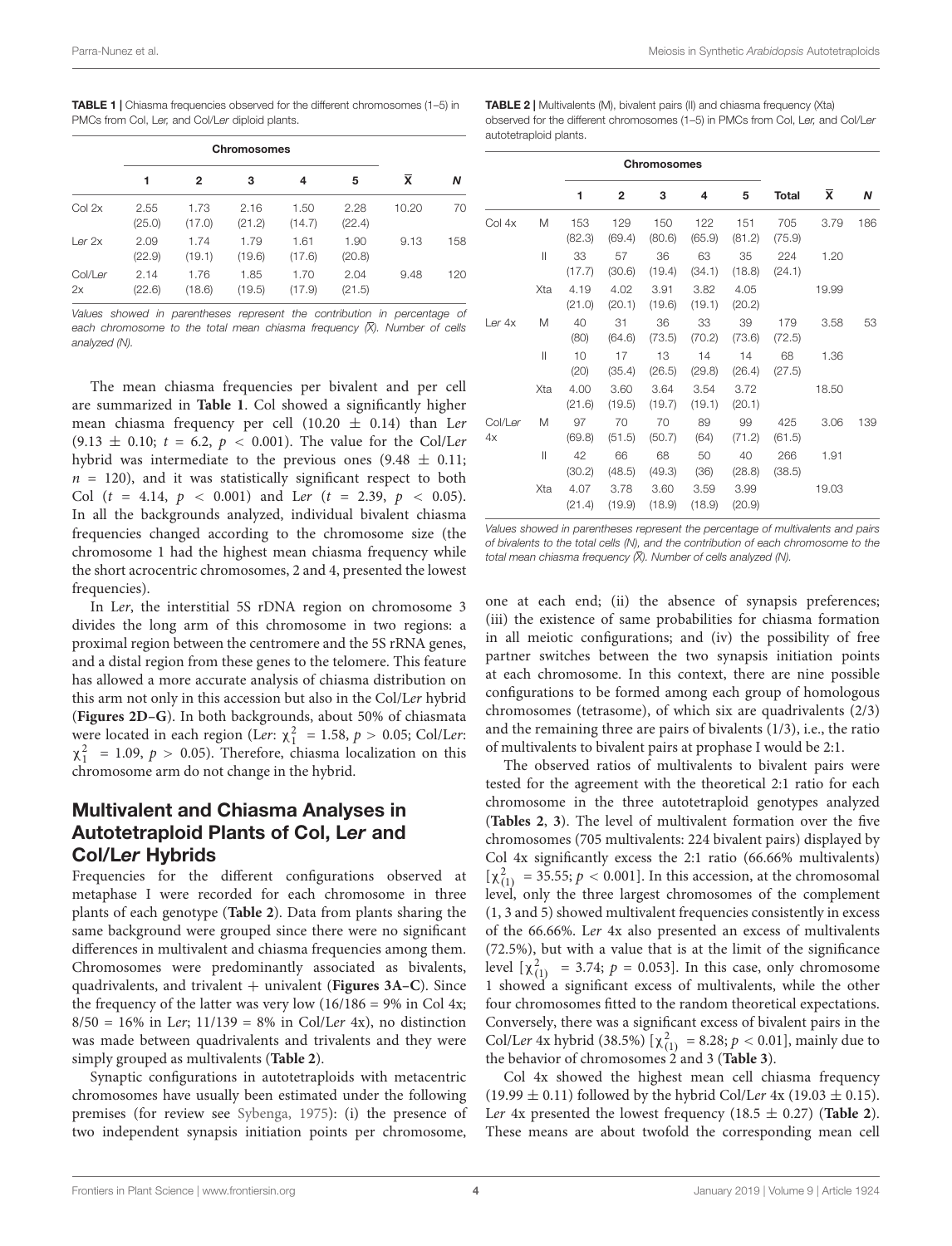

<span id="page-4-0"></span>Col/Ler 4x (C). Chromosomes are identified by FISH with 5S (red) and 45S rDNA (green) probes. In Col 4x, tetrasomes 1, 2, and 3 appear as quadrivalents, whereas two bivalents are formed in tetrasomes of chromosomes 4 and 5. In Ler 4x, only the tetrasome of chromosomes 2 appears as two bivalents. In the hybrid, two bivalents are formed in tetrasomes of chromosomes 1 and 3, whereas the remaining tetrasomes appear as quadrivalents. The figure also includes examples of associations between identical chromosomes in bivalents formed by chromosomes 2 (D) and chromosomes 3 (E). Examples of associations between homologous chromosomes in bivalents formed by chromosomes 2 (H) and chromosomes 3 (I). Examples of quadrivalents formed by chromosomes 2 (F) and 3 (G). Capital letters I and H represent identical and homologous association, respectively. Bars represent  $5 \mu m$ .

chiasma frequencies of the diploid counterparts. There were significant differences between the means of Col 4x and Ler  $4x$  ( $t = 5.19$ ,  $p < 0.001$ ), and also between Col 4x and the hybrid  $4x$  ( $t = 3.24$ ,  $p < 0.001$ ), but not between Ler 4x and the hybrid 4x  $(t = 1.19, p = 0.08)$ . The relative contribution of each chromosome to the total mean cell chiasma frequency was similar in these three backgrounds, with the exception of a slightly lower contribution of chromosome 3 in the hybrid (**[Table 2](#page-3-1)**). In addition, chiasma localization was analyzed in the long arm of chromosome 3 in Ler 4x and also in the hybrid 4x, but only in cells in which chromosomes 3 did not form a multivalent. As well as in diploid

cells, about 50% of chiasmata were located in the proximal region (centromere – 5S rDNA) and the remaining 50% in the distal region (5S rDNA – telomere).

### Competition for Chiasma Formation Between Identical and Homologous Chromosomes in the Hybrid Col/Ler 4x

One of the main objectives of this study was to analyze whether chromosome intraspecific differences in autotetraploid plants are enough to determine preferences in terms of chiasma formation. Taking into account the cytological differences between Col and Ler accessions, namely: variations in the size of the NOR region located on the short arm of chromosome 2 and changes in the localization of the 5S rDNA at chromosome 3, Col/Ler diploid hybrids were treated with colchicine to obtain autotetraploid plants. In these hybrids, there is one pair of identical chromosomes from Col and another identical pair from Ler. These two pairs of identical chromosomes are homologous, but non-identical with each other (**[Figure 1](#page-2-0)**). Then, two types of two-by-two metaphase I associations are possible for any chromosome arm: between identical chromosomes or between homologous chromosomes (**[Figures 3D–I](#page-4-0)**). Assuming that chiasma formation takes place randomly among the four members of each tetrasome, homologous associations will be twice as common as identical ones.

Following the criteria established by [Benavente and Orellana](#page-6-0) [\(1991\)](#page-6-0), in this analysis we have included cells with at least one chiasma between identical or homologous chromosomes (regardless of the chromosome configuration adopted by the corresponding tetrasome) to test randomness (**[Figures 3D–I](#page-4-0)** and **[Table 4](#page-5-1)**). When data from multivalents and bivalent pairs were grouped, we detected a different behavior of chromosomes 2 and 3. We observed random chiasma formation between identical and homologous arms of chromosome 2, and homologous preferences for chiasma formation in both arms of chromosome 3. This tendency was also maintained when only data from bivalent pairs were considered, although in this case the excess of chiasmata between homologous short arms of chromosome 3 was at the limit of the significance level.

# **DISCUSSION**

# Multivalent and Chiasma Frequencies at Metaphase I

The frequencies of multivalents observed in Col 4x plants significantly exceed the 2:1 ratio (66.66% multivalents) expected on the random-end pairing model (**[Table 3](#page-5-0)**), which means that, despite their small size, at least in this accession chromosomes have more than two autonomous synaptic initiation sites [\(López](#page-7-18) [et al.,](#page-7-18) [2008\)](#page-7-18), and more than one synaptic partner switch per tetrasome. In addition, there was a significant excess of bivalent pairs in the autotetraploid Col/Ler hybrid (**[Table 2](#page-3-1)**;  $\chi_1^2$  = 8.30,  $p < 0.01$ ). It might be produced, at least partially, as a consequence of the heterozygosity.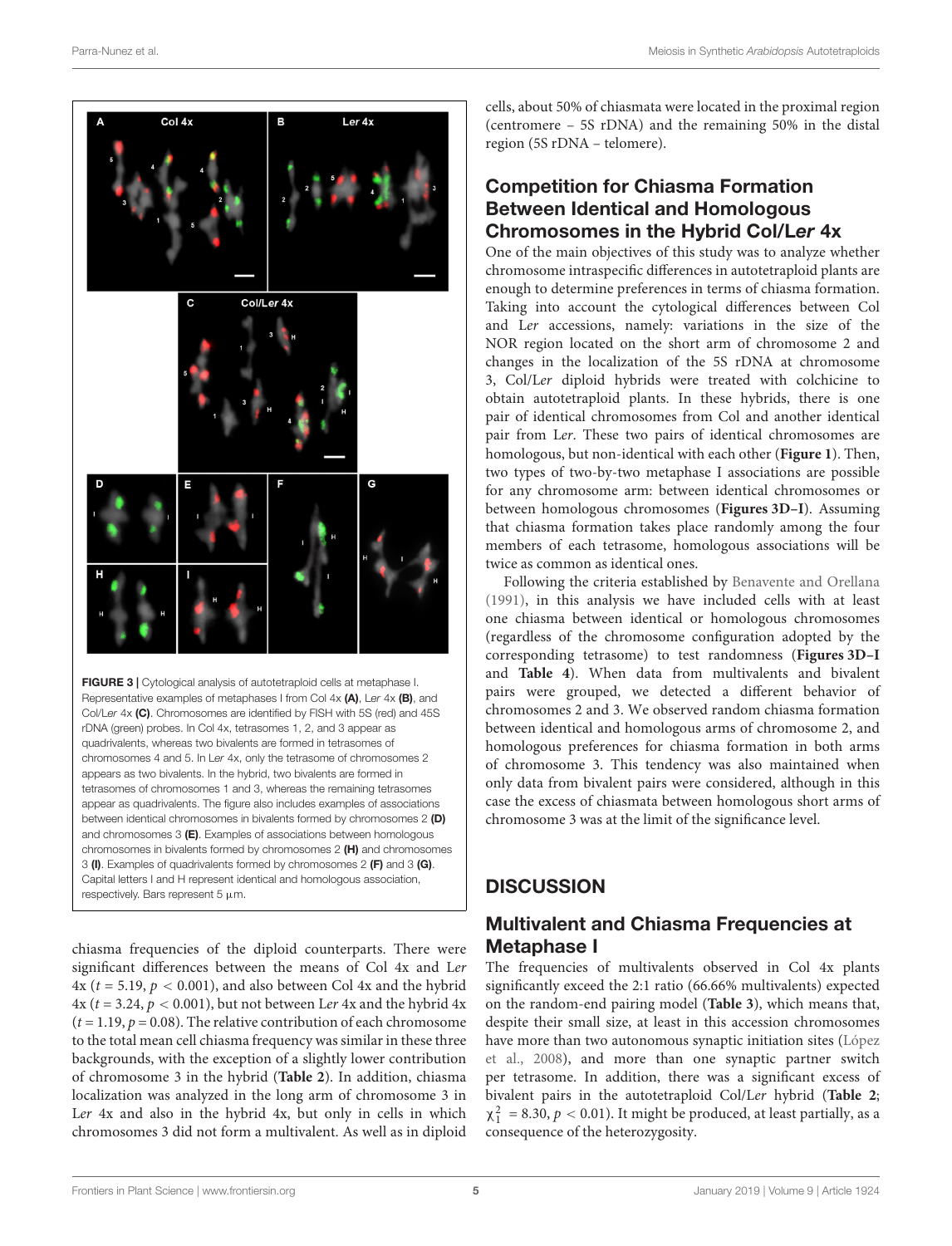<span id="page-5-0"></span>**TABLE 3** | Chi-square test values (χ $^2$ ) testing goodness of fit to 2:1 ratio of multivalents: bivalent pairs for the different chromosomes (1–5) in PMCs from Col, Ler and Col/Ler autotetraploid plants.

|            |               | <b>Chromosomes</b> |              |               |             |               |  |  |  |  |
|------------|---------------|--------------------|--------------|---------------|-------------|---------------|--|--|--|--|
|            |               | $\mathbf{2}$       | 3            | 4             | 5           | <b>Total</b>  |  |  |  |  |
| Col 4x     | $> 20.35***$  | $= 0.60^{NS}$      | $>16.35***$  | $= 0.04^{NS}$ | $>17.64***$ | $>35.55***$   |  |  |  |  |
| Ler 4x     | $> 4.00*$     | $= 0.09NS$         | $= 1.02NS$   | $= 0.64^{NS}$ | $= 0.64NS$  | $= 3.74^{NS}$ |  |  |  |  |
| Col/Ler 4x | $= 0.61^{NS}$ | $< 14.13***$       | $< 15.78***$ | $= 0.44^{NS}$ | $= 1.30NS$  | $< 8.28**$    |  |  |  |  |

Less than and greater than symbols indicate direction of deviation: < ( < 2:1), > ( > 2:1). \* $p \le 0.05$ ; \*\* $p \le 0.01$ ; \*\*\* $p \le 0.001$ ; NS, not significant.

<span id="page-5-1"></span>TABLE 4 | Number of Col/Ler 4x chromosome configurations with at least one chiasma between identical (I) or homologous (H) chromosomes in bivalent pairs (II) and multivalents + bivalent pairs (M+II) and the goodness of fit to the expected ratio 1I:2H.

|         | <b>Chromosome 2</b> |    |      |    |          |      | Chromosome 3 |      |         |          |      |         |
|---------|---------------------|----|------|----|----------|------|--------------|------|---------|----------|------|---------|
|         | Short arm           |    |      |    | Long arm |      | Short arm    |      |         | Long arm |      |         |
|         |                     | н  | χş   |    | н        | χş   |              | н    | χş      |          | н    | χş      |
| $M + I$ | 36                  | 63 | 0.41 | 34 | 67       | 0.01 | 21           | 78 ↑ | $6.58*$ | 20       | 85 ↑ | $9.64*$ |
| Ш       | 24                  | 42 | 0.27 | 22 | 44       | 0.00 | 15           | 51   | 3.34    | 14       | 54 ↑ | $4.97*$ |

Chi-square test values obtained (χ $_1^2$ ). Values that exceed the 1:2 (I:H) ratio expected at random (↑). Chi-square test values statistically significant, \*p  $\leq$  0.05.

Col and Ler diverged ∼200,000 years ago [\(Koch et al.,](#page-7-19) [2000\)](#page-7-19). Around 16,000 single feature polymorphisms between Col and Ler accessions were detected in ∼8,000 of the ∼26,000 genes represented in a 44,000 feature exon-specific oligonucleotide array [\(Singer et al.,](#page-7-20) [2006\)](#page-7-20). Furthermore, more than 6,000 insertions or deletions distinguish both accessions, which differ in 564 transpositions and 47 inversions that comprise around 3.6 Mb [\(Ziolkowski et al.,](#page-7-21) [2009;](#page-7-21) [Zapata et al.,](#page-7-22) [2016\)](#page-7-22). Increases in bivalent frequency are strongly chromosome dependent and are generally ascribed to overall decreases in chiasma frequency and/or changes in chiasma distribution, with a more rapid response of the shortest chromosomes to these alterations. The behavior of chromosome 3 in Ler can shed some light to this issue since it carries a 170 kb inversion on the short arm [\(Zapata et al.,](#page-7-22) [2016\)](#page-7-22). Hence, Col/Ler hybrid is heterozygous for such inversion, and it is well known that the heterozygosity for inversions suppresses meiotic recombination.

The mean cell chiasma frequencies of chromosome 3 in Ler 4x and Col/Ler 4x are similar  $(3.64 \text{ vs. } 3.60; t = 0.31,$  $p = 0.76$ , but there are significant differences between the means of bivalent pairs (0.26 vs. 0.49; t = 3.03, p < 0.001) (**[Table 2](#page-3-1)**). Hence, other factors in addition to chromosome rearrangements, such as genotypic, epigenetic or cryptic structural differences along chromosomes, may be involved in the increase of bivalent frequency observed not only in this hybrid but also, for instance, in established autotetraploid lines of Arabidopsis [\(Santos et al.,](#page-7-15) [2003\)](#page-7-15). On these grounds, [Zhang et al.](#page-7-23) [\(2015\)](#page-7-23) reported that, after 49 self-pollinated generations, autotetraploid rice showed a significant increase in the methylation of class II transposons in relation to its diploid donor that may affect gene expression. Also, [Dar et al.](#page-6-7) [\(2017\)](#page-6-7) observed differences between the frequency of both quadrivalents and bivalents from  $C_0$  to  $C_2$  synthetic autotetraploids of Phlox drummondii, associated with changes in both repetitive and non-repetitive regions.

Polyploidy is a major process in plant speciation. The potential evolutionary success of polyploids has been linked, among other hypotheses, to the buffering of mutations and sub- and neofunctionalization of duplicated genes (see for reviews, [Otto,](#page-7-24) [2007;](#page-7-24) [Soltis and Soltis,](#page-7-25) [2009;](#page-7-25) [Parisod et al.,](#page-7-26) [2010;](#page-7-26) [Zielinski and](#page-7-27) [Mittelsten Scheid,](#page-7-27) [2012\)](#page-7-27). It has been reported that polyploids of Gossypium and Arabidopsis enhance meiotic recombination compared with diploids [\(Desai et al.,](#page-6-8) [2006;](#page-6-8) [Pecinka et al.,](#page-7-28) [2011\)](#page-7-28). Increases in chiasma frequency could help to the establishment of new polyploid species by rapid creation of genetic diversity when population sizes are small. The data reported in the present work unfit to this proposal since the autotetraploids showed chiasma frequencies about twofold in comparison with their diploid counterparts (**[Tables 1](#page-3-0)**, **[2](#page-3-1)**). However, the possibility to obtain an increase in recombination in certain chromosome regions cannot be ruled out. It would be interesting to test this hypothesis by examining chiasma frequencies not only in other Arabidopsis accessions but also in other non-related species.

#### Competition for Chiasma Formation Among Identical and Homologous **Chromosomes**

[Benavente and Orellana](#page-6-0) [\(1991\)](#page-6-0) analyzed preferences for chiasma formation in synthetic autotetraploids of Secale cereale obtained from heterozygous hybrids for telomeric C-bands at chromosome 1R. They found a clear tendency for preferences between identical partners in inter-subspecific hybrids. This tendency increased in inter-specific hybrids with a higher chromosomal divergence between homologous chromosomes. These results reflect the potential effect of chromosomal differentiation on chiasma preferences in polyploids (see also [Jenkins and Chatterjee,](#page-7-12) [1994\)](#page-7-12). However, the hybrids resulting from crosses between inbred lines showed a wide range of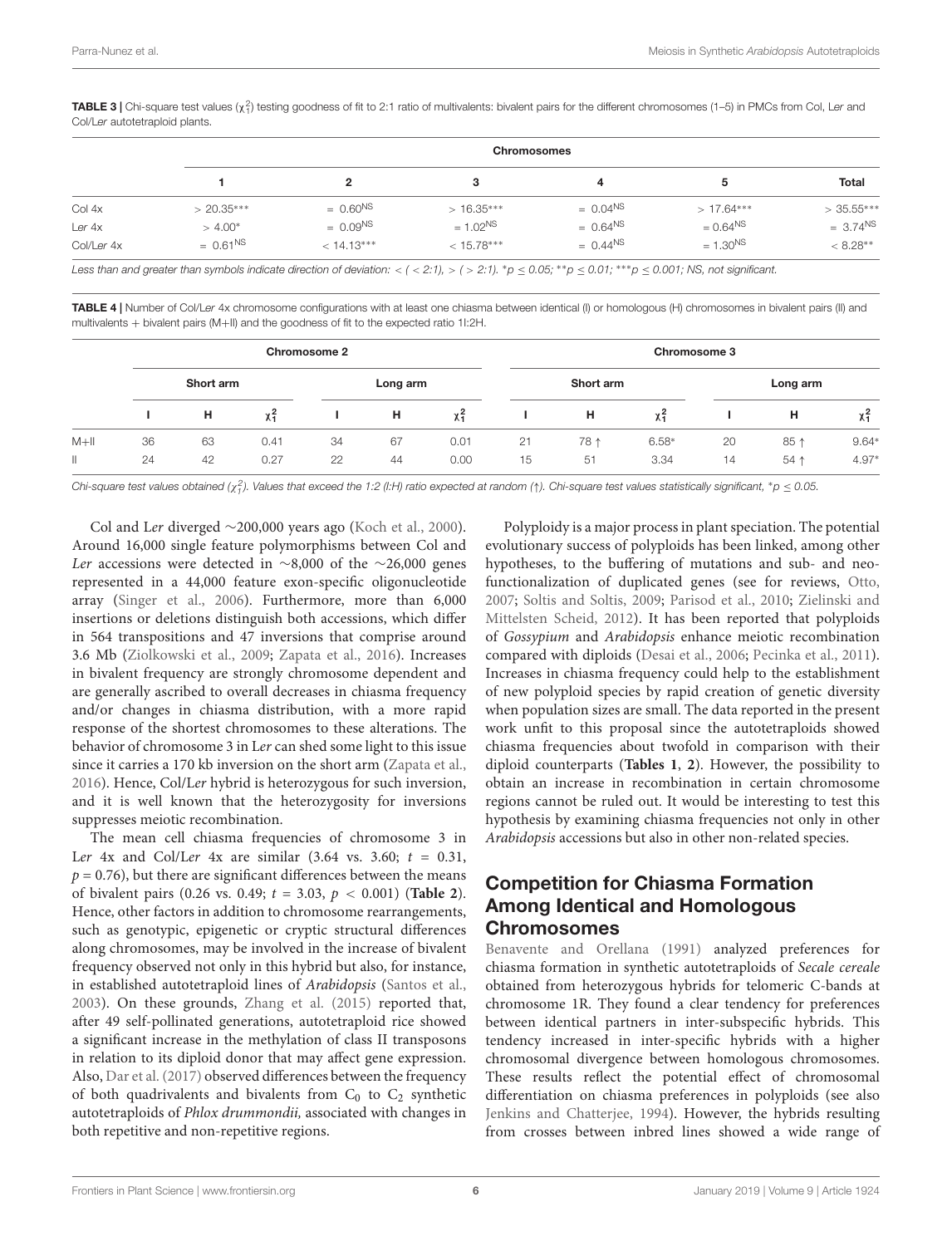preferential associations. Therefore, chiasmata between identical partners are not always favored.

In this study, we have observed that although chromosomes 2 and 3 exhibited similar frequencies of bivalent pairs (0.47 and 0.49, respectively) and chiasmata (3.78 and 3.60, respectively) (**[Table 2](#page-3-1)**), they presented different preferences in chiasma formation in the hybrid Col/Ler 4x. Chiasmata were randomly formed between identical and homologous chromosomes 2, but preferentially established between homologous chromosomes 3 (**[Table 4](#page-5-1)**). These results indicate that although chromosome differentiation between related genomes may be the main cause of the excess of bivalents in the hybrid, bivalent formation between identical chromosomes is not necessarily favored [\(Sybenga,](#page-7-29) [1992,](#page-7-29) [1994;](#page-7-30) [Bourke et al.,](#page-6-9) [2015\)](#page-6-9). In this regard, random chiasma formation among identical and homologous chromosomes 2 could be related to their close spatial nuclear location as a consequence of bearing the NOR region on the short arm, since differences in the number of 45S tandem repeats [\(Rabanal et al.,](#page-7-31) [2017\)](#page-7-31) do not seem to have an influence. On the other hand, preferences for chiasma formation between homologous chromosomes 3 could be more related to specific features of particular chromosome regions. Actually, in Ler the 5S rDNA region on the long arm of this chromosome is close (∼6 Mb) to the 170 kb inversion mentioned before [\(Simon et al.,](#page-7-32) [2018\)](#page-7-32). This means that the genomes of the two accessions are different in a large region, which would have important consequences for meiotic recombination. However, recent meiotic recombination analysis suggests that high levels of sequence divergence are not necessarily inhibitors of meiotic recombination [\(Barth](#page-6-10) [et al.,](#page-6-10) [2001;](#page-6-10) [Singer et al.,](#page-7-20) [2006;](#page-7-20) [Salomé et al.,](#page-7-33) [2012\)](#page-7-33). This idea is in agreement with a positive correlation of ancestral recombination frequencies and regions with high sequence divergence [\(Kim et al.,](#page-7-34) [2007\)](#page-7-34). In addition, heterozygous regions increase chiasma formation when are juxtaposed with homozygous regions, which reciprocally decrease [\(Ziolkowski](#page-7-35) [et al.,](#page-7-35) [2015\)](#page-7-35). In relation to chromosome 3, [Barth et al.](#page-6-10) [\(2001\)](#page-6-10) found a strong negative correlation between genetic similarities of ecotypes and recombination frequencies for two adjacent

### **REFERENCES**

- <span id="page-6-10"></span>Barth, S., Melchinger, A. E., Devezi-Savula, B., and Lübberstedt, T. (2001). Influence of genetic background and heterozygosity on meiotic recombination in Arabidopsis thaliana. Genome 44, 971–978. [doi: 10.1139/](https://doi.org/10.1139/g01-094) [g01-094](https://doi.org/10.1139/g01-094)
- <span id="page-6-2"></span>Benavente, E., and Orellana, J. (1989). Pairing competition between metacentric and telocentric chromosomes in autotetraploid rye. Heredity 62, 327–334. [doi: 10.1038/hdy.1989.47](https://doi.org/10.1038/hdy.1989.47)
- <span id="page-6-0"></span>Benavente, E., and Orellana, J. (1991). Chromosome differentiation and pairing behavior of polyploids: an assessment on preferential metaphase I associations in colchicine-induced autotetraploid hybrids within the genus Secale. Genetics 128, 433–442.
- <span id="page-6-3"></span>Benavente, E., and Sybenga, J. (2004). The relation between pairing preference and chiasma frequency in tetrasomics of rye. Genome 47, 122–133. [doi: 10.1139/](https://doi.org/10.1139/g03-134) [g03-134](https://doi.org/10.1139/g03-134)
- <span id="page-6-9"></span>Bourke, P. M., Voorrips, R. E., Visser, R. G. F., and Maliepaard, C. (2015). The double-reduction landscape in tetraploid potato as revealed by a high-density linkage map. Genetics 201, 853–863. [doi: 10.1534/genetics.115.181008](https://doi.org/10.1534/genetics.115.181008)

markers located on the long arm of this chromosome, but not for other genomic regions. In general, there are difficulties in mapping and sequencing this chromosome, consequently this fact suggests the existence of unusual chromatin-related features respect to the other chromosomes of the complement [\(Schmidt,](#page-7-36) [2018\)](#page-7-36).

Taking into account the information compiled in this work, it is evident that when the chromosome complement of a diploid individual is duplicated, the degree of relationship between two chromosomes within each tetrasome may be greater than mere homology. In this situation, there is a competition for chiasma formation between identical and homologous chromosomes that can be resolved through different ways depending on the chromosome. Accordingly, identical and homologous chromosome regions will persist in each tetrasome in a differential pattern throughout generations. This chromosomal genetic variation has not be considered in current models about tetrasomic and disomic inheritance and it could produce a relevant impact on haplotypes.

### AUTHOR CONTRIBUTIONS

PP-N completed the experiments and performed the data analyses. All authors conceived and designed the experiments, wrote and reviewed the manuscript.

# FUNDING

This work was funded through the Spanish National Project AGL2015-67349-P. PP-N was funded by the Marie-Curie COMREC network FP7 ITN-606956.

# ACKNOWLEDGMENTS

We would like to thank Bianca Martín, M. Carmen Moreno, and José Barrios for technical assistance.

- <span id="page-6-5"></span>Campell, B. R., Song, Y., Posch, T. E., Cullis, C. A., and Town, C. D. (1992). Sequence and organization of 5S ribosomal RNA-encoding genes of Arabidopsis thaliana. Gene 112, 225–228. [doi: 10.1016/0378-1119\(92\)90380-8](https://doi.org/10.1016/0378-1119(92)90380-8)
- <span id="page-6-1"></span>Curole, J. P., and Hedgecock, D. (2005). Estimation of preferential pairing rates in second-generation autotetraploid pacific oysters (Crassostrea gigas). Genetics 171, 855–859. [doi: 10.1534/genetics.105.043042](https://doi.org/10.1534/genetics.105.043042)
- <span id="page-6-7"></span>Dar, T. H., Raina, S. N., and Goel, S. (2017). Cytogenetic and molecular evidences revealing genomic changes after autopolyploidization: a case study of synthetic autotetraploid Phlox drummondii hook. Physiol. Mol. Biol. Plants 23, 641–650. [doi: 10.1007/s12298-017-0445-8](https://doi.org/10.1007/s12298-017-0445-8)
- <span id="page-6-8"></span>Desai, A., Chee, P. W., Rong, J., May, O. L., and Paterson, A. H. (2006). Chromosome structural changes in diploid and tetraploid a genomes of Gossypium. Genome 49, 336–345. [doi: 10.1139/g05-116](https://doi.org/10.1139/g05-116)
- <span id="page-6-6"></span>Fransz, P., Armstrong, S., Alonso-Blanco, C., Fischer, T. C., Torres-Ruiz, R. A., and Jones, G. (1998). Cytogenetics for the model system Arabidopsis thaliana. Plant J. 13, 867–876. [doi: 10.1046/j.1365-313X.1998.00086.x](https://doi.org/10.1046/j.1365-313X.1998.00086.x)
- <span id="page-6-4"></span>Gerlach, W. L., and Bedbrook, J. R. (1979). Cloning and characterization of ribosomal RNA genes from wheat and barley. Nucleic Acids Res. 7, 1869–1885. [doi: 10.1093/nar/7.7.1869](https://doi.org/10.1093/nar/7.7.1869)